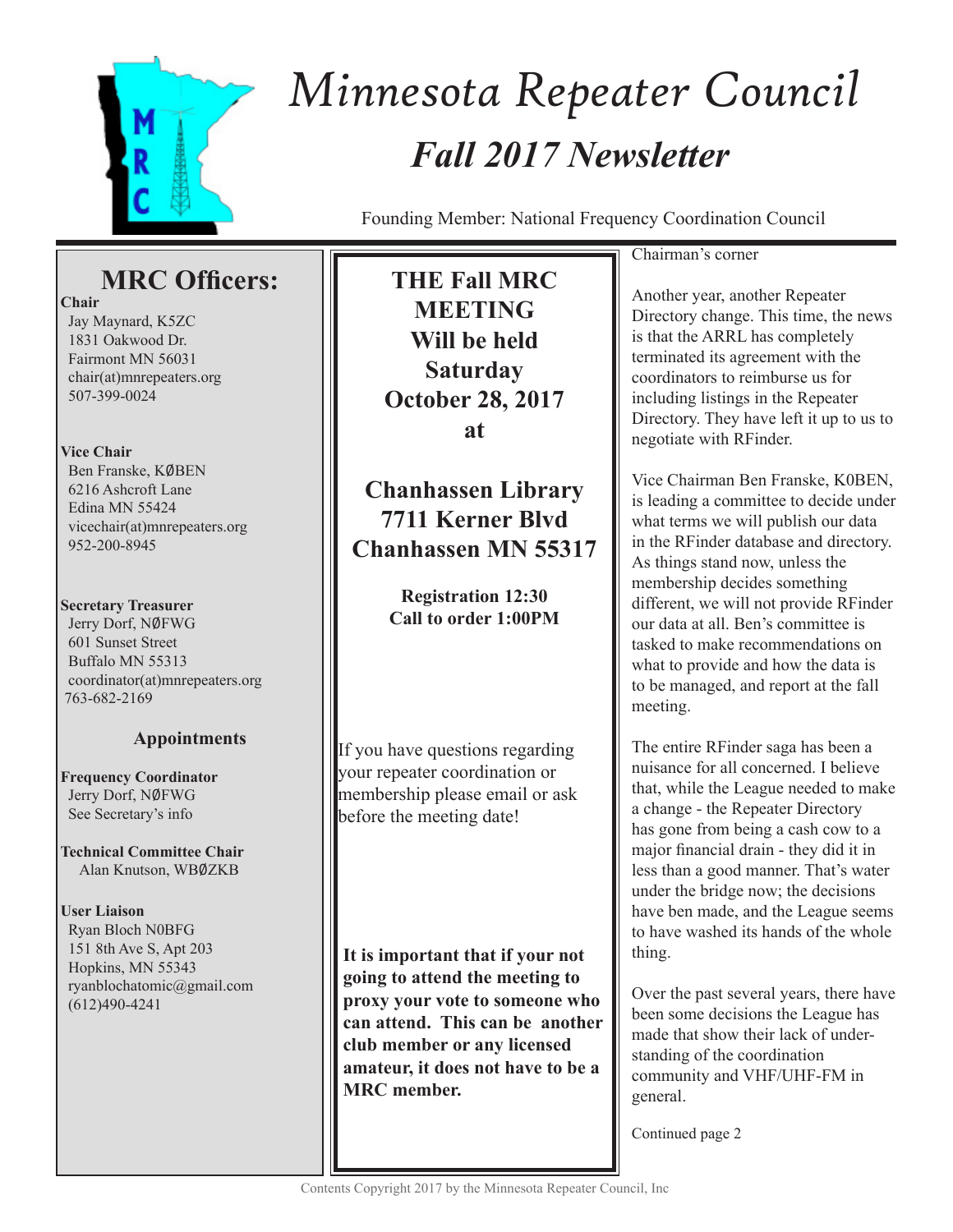# **Secretary, Treasurers & Coordinators Notes**

### Continued from Page 1

The recent announcement that Kent Olson, KA0LDG, is retiring as Director at the end of his term got me to thinking: if I think the League should do things differently, isn't it my job to pitch in and help?

I'm running for election to the post of Vice Director for the Dakota Division because I think it is. I've spent a fair amount of time and effort on telling the League how I think it should be run, so it's time to put my money where my mouth is, so to speak.

The election will run through November 17, after our fall meeting. Should someone else be elected as Vice Director, it is my intention to continue to serve as the MRC Chairman, if the members wish me to. Should I be elected to both positions, I will resign as MRC Chairman so I can serve properly as Vice Director.

I hope to see you in Chanhassen.

Till then,

73...Jay

# **MRC Resources on the Internet**

MRC Webpage http://www.mnrepeaters.org http://www.mrc.gen.mn.us

MRC Mailing list:

This mailing list is for announcements and general discussion of MRC events, policy and operations. Currently it is un-moderated and open to all. Sign up at:

http://eight.pairlist.net/mailman/listinfo/mrc

Don't forget to change your email program to "plain text" before you try to send anything. Messages with HTML or other fancy print will come through blank if you don't make the change.... Also do not include attachments!

Coordination activity has been routine with no major challenges. UHF pairs in the metro are slowly filling up with digital, as such we need to work on getting a narrowband plan in place with the option for current repeaters to shift frequencies to allow for additional systems.

No contribution has been made to ARRL spectrum defense fund due to changes with the repeater directory.

At the August Wisconsin Association of Repeaters meeting they proposed seeking additional volunteers to assist Dave Karr with the coordination process. This should help with cross boarder coordination issues. They are making other organizational changes to bylaws along with streamlining there organization.

Approximately 183 update forms were mailed the last week of August, currently 62 have been returned as complete. 4 Have been returned by the post office as undeliverable.

At the fall meeting we will hold elections for officers, I will continue to serve if elected.

73's

Jerry Dorf, N0FWG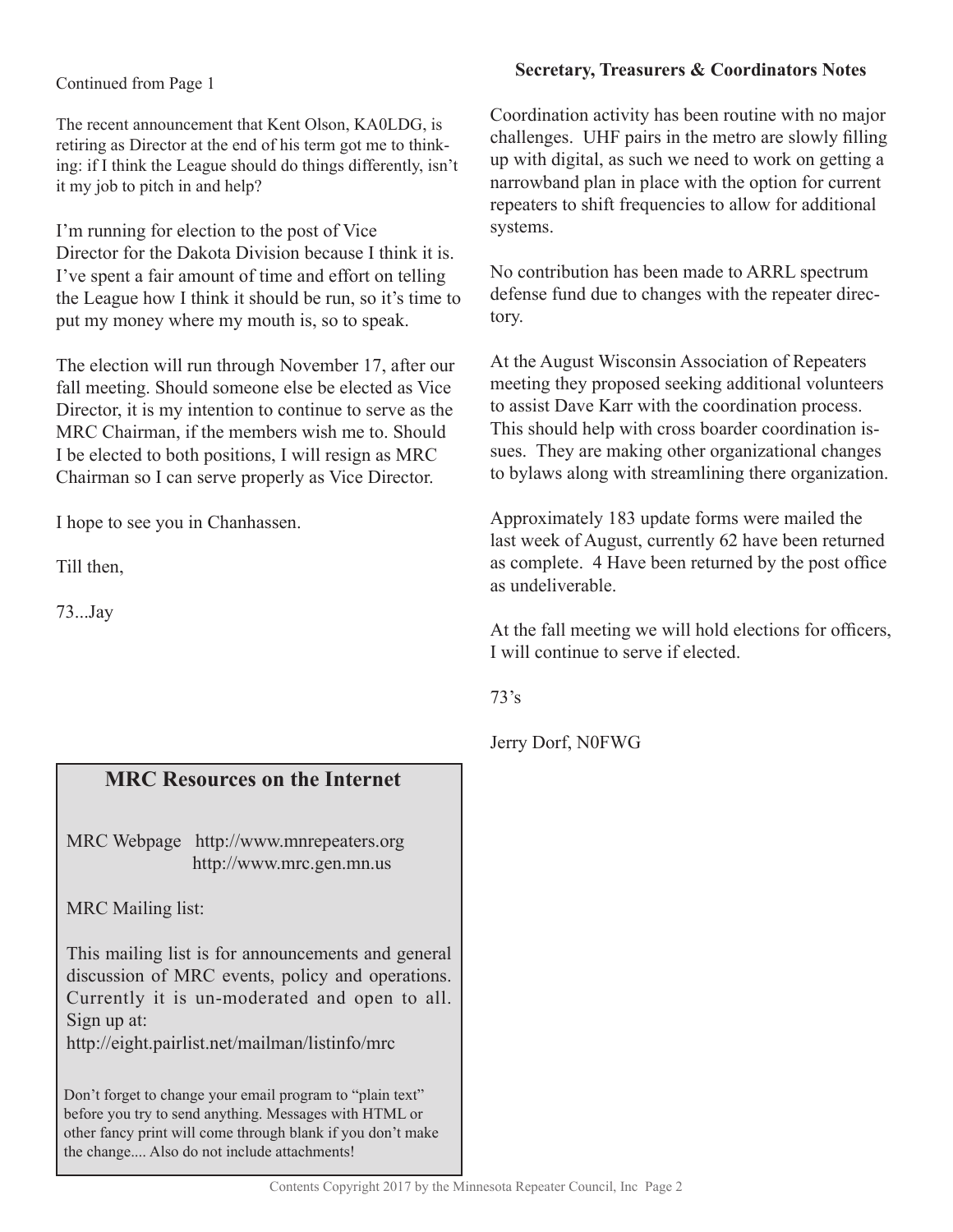# **Minutes of the Minnesota Repeater Council**

Spring meeting held On May 5, 2017 Duluth Superior Hamfest, Superior WI

Call to order by Chairman Jay Maynard at 1:00PM

Quorum was meet with a total of 54 members in good standing on the roster, 17 in attendance of which 7 are non-metro.

Introduction of members and officers made.

**Chairman's Report:** Jay Maynard K5ZC Discussion on RFinder and ARRL repeater directory

**Secretary & Treasurer's report:** Jerry Dorf N0FWG Reports presented to membership in the newsletter, and handout.

**Frequency coordinator:** Jerry Dorf N0FWG Reports presented to membership in the newsletter, and handout.

**Technical Committee**: Alan Knutson WB0ZKB Nothing to report

#### **New Members:**

| James Kantor KC0ARX Reg   | Mitch Ahrenstorff AD0HU Reg |
|---------------------------|-----------------------------|
| William Martin KA1ITU Reg | Marty Cody N0NKC Reg        |
| Donald Downs Jr N0AGX Reg | Raymond Barnes KE0ZN Reg    |

Motion made, seconded and passed to accept all new members.

### **Old Business:**

Coordination data committee: Nothing to report

UHF Link/band plan committee: Chairman appointed Matt Genelin N0YNT as alternate chair to work with Paul Emeott K0LAV as no report was made.

Great Regional Library donation. Jerry N0FWG will follow-up

#### **New Business:**

Future RFinder / ARRL data submission: Deferred to coordination data committee for a report at the fall meeting. Discussion included possible conditions on what data we would release and under what conditions.

Quorum requirements: Discussion on options for amending bylaws to make member that does not attend 1 meeting every 2 years to an inactive or associate member without a vote. The member could be restored by attending a regular meeting. It was discovered that we do not have a defined amendment process in the bylaws. Jay Maynard will follow-up

**Spring Meeting:** metro location, Chanhassen or Maple Grove

Meeting Adjourned at 1:51 PM

Jerry Dorf, N0FWG Secretary Treasurer Minnesota Repeater Council, Inc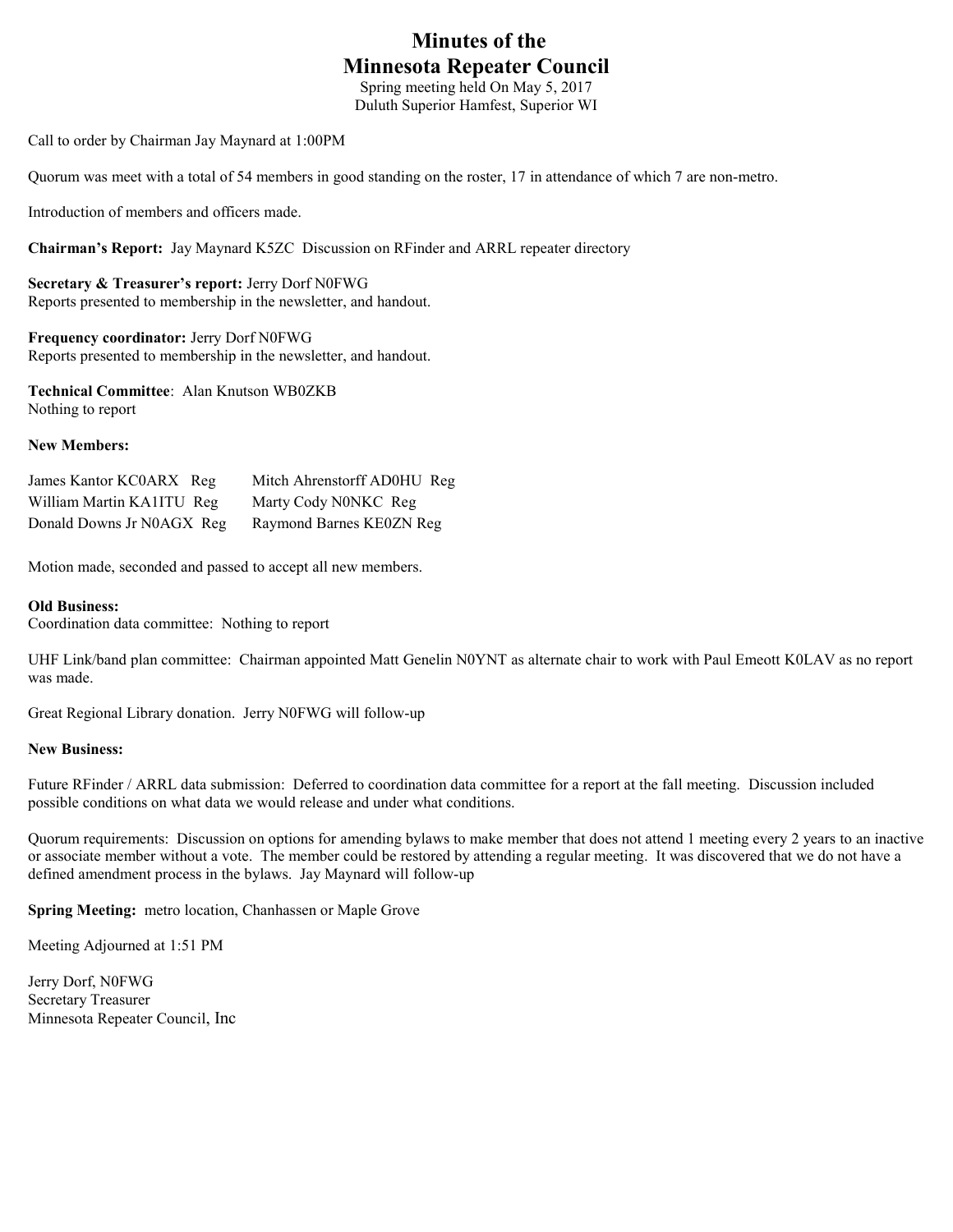# **Minnesota Repeater Council Checking Account September 16, 2017**

| <b>Date</b> | <b>Type</b> | <b>Description</b>                                     | <b>Debit</b> | <b>Credit</b>                            | <b>Balance</b>               | <b>Comments</b>             |
|-------------|-------------|--------------------------------------------------------|--------------|------------------------------------------|------------------------------|-----------------------------|
| 3/10/2017   | <b>DEP</b>  | William D Martin                                       |              | \$15.00                                  | \$8,589.89 Reg Pending 2018  |                             |
|             | Debit       | \$98.00<br>Postmaster                                  |              | \$8,491.89 Postage Spring News / general |                              |                             |
| 4/15/2017   | DEP         | <b>BRUCE WILLIAMS</b>                                  |              | \$10.00                                  | \$8,501.89 REG DUES 2018     |                             |
|             | <b>DEP</b>  | \$8,511.89 REG DUES 2019<br>\$10.00<br>Daniel Anderson |              |                                          |                              |                             |
| 4/22/2017   | <b>DEP</b>  | <b>RICHARD NEISH</b>                                   |              | \$10.00                                  | \$8,521.89 ASC DUES 2028     |                             |
| 5/1/2017    | DEP         | <b>TOM SVIHEL</b>                                      |              | \$10.00                                  | \$8,531.89 REG DUES 2018     |                             |
|             | <b>DEP</b>  | <b>DONALD DOWNS JR</b>                                 |              | \$10.00                                  | \$8,541.89 REG DUES 2017     |                             |
|             | <b>DEP</b>  | <b>MARTY CODY</b>                                      |              | \$20.00                                  | \$8,561.89 REG DUES 2018     |                             |
| 5/2/2017    | Debit       | Office Depot                                           | \$60.06      |                                          | \$8,501.83 Printer Paper     |                             |
| 5/4/2017    | DEP         | Sean Stepanek                                          |              | \$20.00                                  | \$8,521.83 REG DUES 2018     |                             |
| 5/8/2017    | <b>DEP</b>  | <b>GREG KITCHAK</b>                                    |              | \$20.00                                  | \$8,541.83 REG DUES 2018     |                             |
|             | <b>DEP</b>  | <b>ALAN KNUTSON</b>                                    |              | \$20.00                                  | \$8,561.83 REG DUES 2018     |                             |
|             | <b>DEP</b>  | <b>RICHARD ROBERTS</b>                                 |              | \$50.00                                  | \$8,611.83 REG DUES 2022     |                             |
|             | <b>DEP</b>  | <b>DAN SHARTLE</b>                                     |              | \$10.00                                  | \$8,621.83 REG DUES 2017     |                             |
|             | <b>DEP</b>  | <b>GEORGE CHRISTOFERSON</b>                            |              | \$5.00                                   | \$8,626.83 ASC DUES 2017     |                             |
| 5/26/2017   | <b>DEP</b>  | <b>RAYMOND BARNES</b>                                  |              | \$10.00                                  | \$8,636.83 REG DUES 2017     |                             |
| 5/26/2017   | <b>DEP</b>  | <b>CRAIG GOLDBRECK</b>                                 |              | \$20.00                                  | \$8,656.83 REG DUES 2018     |                             |
| 6/10/2017   | <b>DEP</b>  | Geoffry Ernst                                          |              | \$40.00                                  | \$8,696.83 REG DUES 2020     |                             |
|             | <b>DEP</b>  | <b>CARL ESTEY</b>                                      |              | \$60.00                                  |                              | \$8,756.83 REG PENDING 2023 |
| 7/24/2017   | Debit       | Office Depot                                           | \$17.15      |                                          | \$8,739.68 Envelopes         |                             |
| 7/28/2017   | Debit       | Office Depot                                           | \$32.17      |                                          | \$8,707.51 Envelopes         |                             |
| 8/2/2017    | Debit       | Pair Networks                                          | \$120.89     |                                          | \$8,586.62 Internet services |                             |
| 8/5/2017    | Debit       | Postmaster                                             | \$147.00     |                                          | \$8,439.62 Postage           |                             |
| 9/14/2017   | <b>DEP</b>  | Doug Nelson                                            |              | \$60.00                                  | \$8,499.62 REG DUES 2022     |                             |
|             | <b>DEP</b>  | <b>DAVID WEGNER</b>                                    |              | \$20.00                                  | \$8,519.62 REG DUES 2019     |                             |
|             | <b>DEP</b>  | <b>Brady Palmquist</b>                                 |              | \$20.00                                  |                              | \$8,539.62 REG PENDING 2019 |
|             | <b>DEP</b>  | <b>MIKE LANGER</b>                                     |              | \$20.00                                  | \$8,559.62 REG DUES 2019     |                             |

Notes:

1. New & pending memberships checks have been deposited to avoid the past "Stale Check" problems.

2. The date in the comment field shows dues paid to the end of that year.

### **Waiting list**

| Name | Call | Group | Band Use | Location | Date |  |
|------|------|-------|----------|----------|------|--|
| .    |      |       |          |          |      |  |

Under review

## **New Coordinations**

| Location           | <b>CALL</b>        | <b>RPTOUT</b> | Sponsor                  | Region Date |          |
|--------------------|--------------------|---------------|--------------------------|-------------|----------|
| <b>LUVURNE</b>     | <b>KD0MC</b>       | 147.105       | <b>MURRAY CO ARC</b>     | <b>SW</b>   | 07/23/17 |
| <b>MINNETONKA</b>  | <b>N0BVE</b>       | 442.475       | <b>MHRA</b>              | <b>MET</b>  | 06/01/17 |
| <b>PAYNESVILLE</b> | N0ANC              | 444.625       | <b>SHANNON RASSIE CE</b> |             | 06/01/17 |
| <b>ST PAUL</b>     | N <sub>0</sub> GOI | 444.050       | <b>MAGIC</b>             | <b>MET</b>  | 05/01/17 |
| <b>ST PAUL</b>     | K <sub>0</sub> GOI | 442.025       | <b>TERRY LONDROC</b>     | <b>MET</b>  | 05/01/17 |
| <b>ST PAUL</b>     | N <sub>0</sub> GOI | 145.170       | <b>TERRY LONDROC</b>     | <b>MET</b>  | 05/01/17 |
| <b>CYRSTAL</b>     | <b>WB0KZB</b>      | 145.230       | <b>JAMES POWELL</b>      | <b>MET</b>  | 04/30/17 |
| <b>ZIMMERMAN</b>   | <b>KE0ATF</b>      | 443.525       | <b>STEVEN KOKX</b>       | <b>CEN</b>  | 04/29/17 |
| <b>BLOOMINGTON</b> | <b>WA0CQG</b>      | 442.150       | <b>CARL ESTEY</b>        | <b>MET</b>  | 04/22/17 |
| <b>ZIMMERMAN</b>   | <b>KE0ATF</b>      | 444.450       | <b>STEVEN KOKX</b>       | <b>CEN</b>  | 04/22/17 |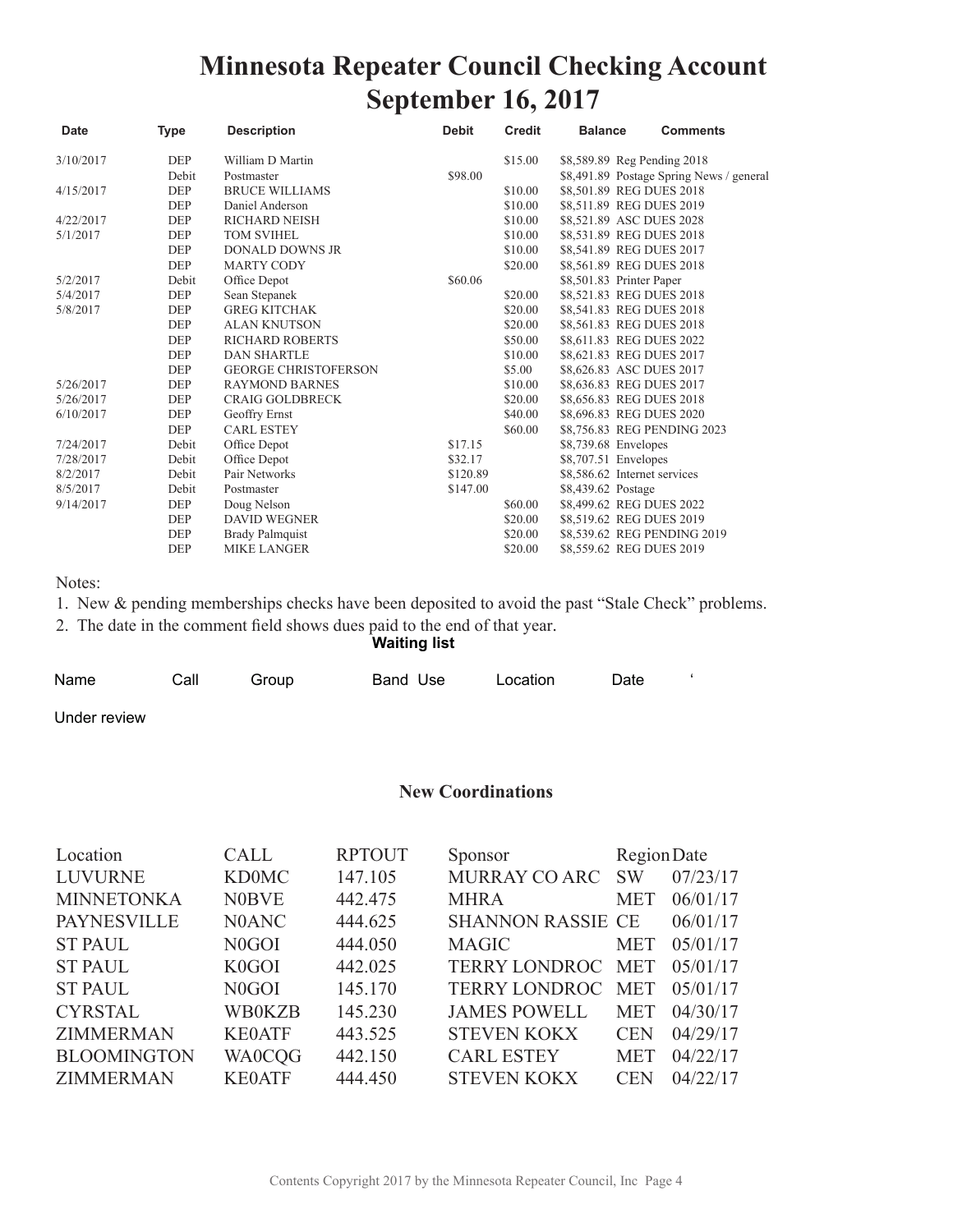# *Minnesota Repeater Council*

**Membership and Renewal application form** 

|                                                                                                                                                                    | <b>Trustee information (MRC Main Contact).</b>                                                                                                                                                                                           |                                                                                                                                                                                                                                |  |  |
|--------------------------------------------------------------------------------------------------------------------------------------------------------------------|------------------------------------------------------------------------------------------------------------------------------------------------------------------------------------------------------------------------------------------|--------------------------------------------------------------------------------------------------------------------------------------------------------------------------------------------------------------------------------|--|--|
|                                                                                                                                                                    |                                                                                                                                                                                                                                          |                                                                                                                                                                                                                                |  |  |
|                                                                                                                                                                    |                                                                                                                                                                                                                                          |                                                                                                                                                                                                                                |  |  |
|                                                                                                                                                                    |                                                                                                                                                                                                                                          |                                                                                                                                                                                                                                |  |  |
|                                                                                                                                                                    |                                                                                                                                                                                                                                          | State: $\angle$ Zip: $\angle$                                                                                                                                                                                                  |  |  |
|                                                                                                                                                                    | Club or alternate contact/mailing address.                                                                                                                                                                                               |                                                                                                                                                                                                                                |  |  |
|                                                                                                                                                                    |                                                                                                                                                                                                                                          | Callsign: Name: Name: Name: Name: Name: Name: Name: Name: Name: Name: Name: Name: Name: Name: Name: Name: Name: Name: Name: Name: Name: Name: Name: Name: Name: Name: Name: Name: Name: Name: Name: Name: Name: Name: Name: Na |  |  |
|                                                                                                                                                                    | Phone: <u>Address:</u> Address: <u>Address:</u> Address: Address: Address: Address: Address: Address: Address: Address: Address: Address: Address: Address: Address: Address: Address: Address: Address: Address: Address: Address: Addr |                                                                                                                                                                                                                                |  |  |
|                                                                                                                                                                    |                                                                                                                                                                                                                                          |                                                                                                                                                                                                                                |  |  |
|                                                                                                                                                                    |                                                                                                                                                                                                                                          |                                                                                                                                                                                                                                |  |  |
| <b>Type of Application:</b>                                                                                                                                        |                                                                                                                                                                                                                                          | Renewal [ ] New membership [ ] Trustee Change [ ]<br>Database Update [ ]                                                                                                                                                       |  |  |
| Regular Membership<br>Dues \$10.00 year                                                                                                                            |                                                                                                                                                                                                                                          | Organization or individual who is operating a Amateur Repeater Station on a<br>frequency coordinated by the MRC. Has one vote at all meetings. Receives all mailings.                                                          |  |  |
| Associate Member<br>Dues \$5.00 year                                                                                                                               | Receives all mailings.                                                                                                                                                                                                                   | Organization or individual with a active interest in constructing an Amateur Radio Repeater station<br>or in the activities of the MRC. Can participate in the activities of the MRC but has no vote.                          |  |  |
| Newsletter<br>Dues \$5.00                                                                                                                                          | Receives one copy of MRC newsletter for 1 year.<br>Or download for free from the MRC webpage                                                                                                                                             |                                                                                                                                                                                                                                |  |  |
| Signed: Repeater Trustee/Regular Member                                                                                                                            |                                                                                                                                                                                                                                          | Date:                                                                                                                                                                                                                          |  |  |
| Mail all Applications and dues to:<br>Minnesota Repeater Council<br>Jerry Dorf, N0FWG Secretary/Treasurer<br>601 Sunset Street<br>Buffalo MN 55313<br>763-682-2169 | Total Amount:<br>$Check \#:\_$                                                                                                                                                                                                           | Other Info:                                                                                                                                                                                                                    |  |  |
| jerryd@jerryd.net                                                                                                                                                  | Name on Check:                                                                                                                                                                                                                           |                                                                                                                                                                                                                                |  |  |